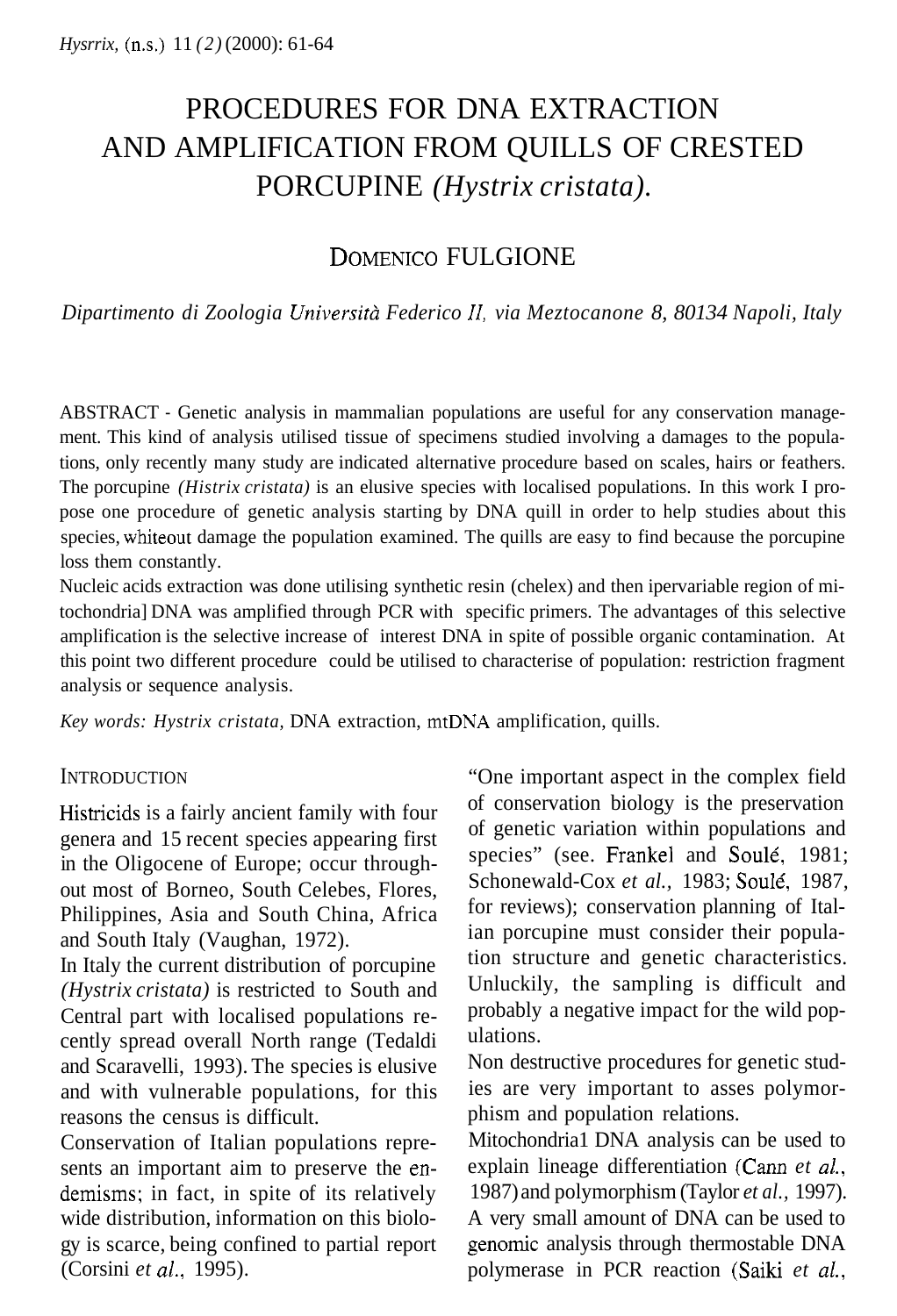

Figure 1 - Quill of porcupine *(Histrix cristata)* utilised for genetic analysis.

1988). DNA typing has been reported from a single hair and feather (Ellegren, 1994; Higuchi *et al.,* 1988; Vigilant *et al.,* 1989) requiring a very small amount of DNA.

This paper shows that authentic DNA can be recovered from quill of Italian porcupine and describes in detail the methods used for the extractions and amplifications of the DNA to type populations.

#### MATERIAL AND METHODS

#### Sample collection

The quill (Fig. 1) collected are preserved in a cryotube with 70% ethanol, at room temperature. One quill is used for the DNA extraction and referred to one correspondent individuals of South Tuscanian porcupine.

This animal shows solitaries life or forming little familiar nucleus; the moving carried out by each porcupine individual is inside of a polygon that has a diagonal of about 3,9 kilometres, while during the night this range is reduced to 700 meters (Sonnino, 1998).

We can assume that the quills collected for genetic analysis, with good probability, belong to different individuals if they are found at the minimum distance of 4 kilometres. This caution safeguards us by possible false and not clear genetic results.

During all steps is essential to minimise contamination of the analysed material by exogenous DNA from derived by operator, the use of disposable gloves is recommended.

#### Genetic analysis

One quill is cut transversely 2 mm from the base and micronized with forceps. The fragment is put into an eppendorf tube containing 200 ml of 5% aqueous solution of Chelex-100 (Walsh *et al.,* 1991). Subsequently incubated for 4 hours with Proteinase K  $(10 \text{ ng/ml})$  at  $50^{\circ}$ C with gentle mixing. The tube is boiled for 8 minutes and spinned at 13000 rpm for *2* minutes. The supernatant is picked and concentrated using a Crist Alpa RVC essicator.

The final volume of the extract was assayed through spectrophotometer at 260 nm and 280 nm.

DNA amplifications were done by the method recommended by Perkin Elmer Cetus in 30 ml reaction containing 1 units *Termus aquaticus* (Taq) DNA polymerase. The reaction buffer consisted of *2* mM MgCl,, 1 mM dNTP, 67 mM TrisHCl pH 8.0.

The primers used in this procedure were the highly conserved mtDNA primers a 121bp fragment in a small non coding region (region v) containing a useful marker (primer A: *5 '-* ATGCTAAGTTAGCTTTACAG - 3' and primer B: *5 ' -* ACAGTTTCATGCC-CATCGTC - 3') (Wrischnik *et al.,* 1987; Laurent *et al.,* 1998).

A blank reaction containing no DNA was set up in each experiment to monitor any possible contamination of PCR reagents.

The amplification of the region V fragment consisted of 35 cycles of denaturation at 92 $\rm{^{\circ}C}$  (40 sec), annealing at 55 $\rm{^{\circ}C}$  (1 min), and extension at 72°C (1 min).

Portions (15 ml) of PCR reaction were electrophoresed on 1.5% agarose minigel and stayed with ethidium bromide to visualise the DNA fragments under ultraviolet light. The amplification products can be typed through two way: direct sequence and restriction fragment length polymorphism.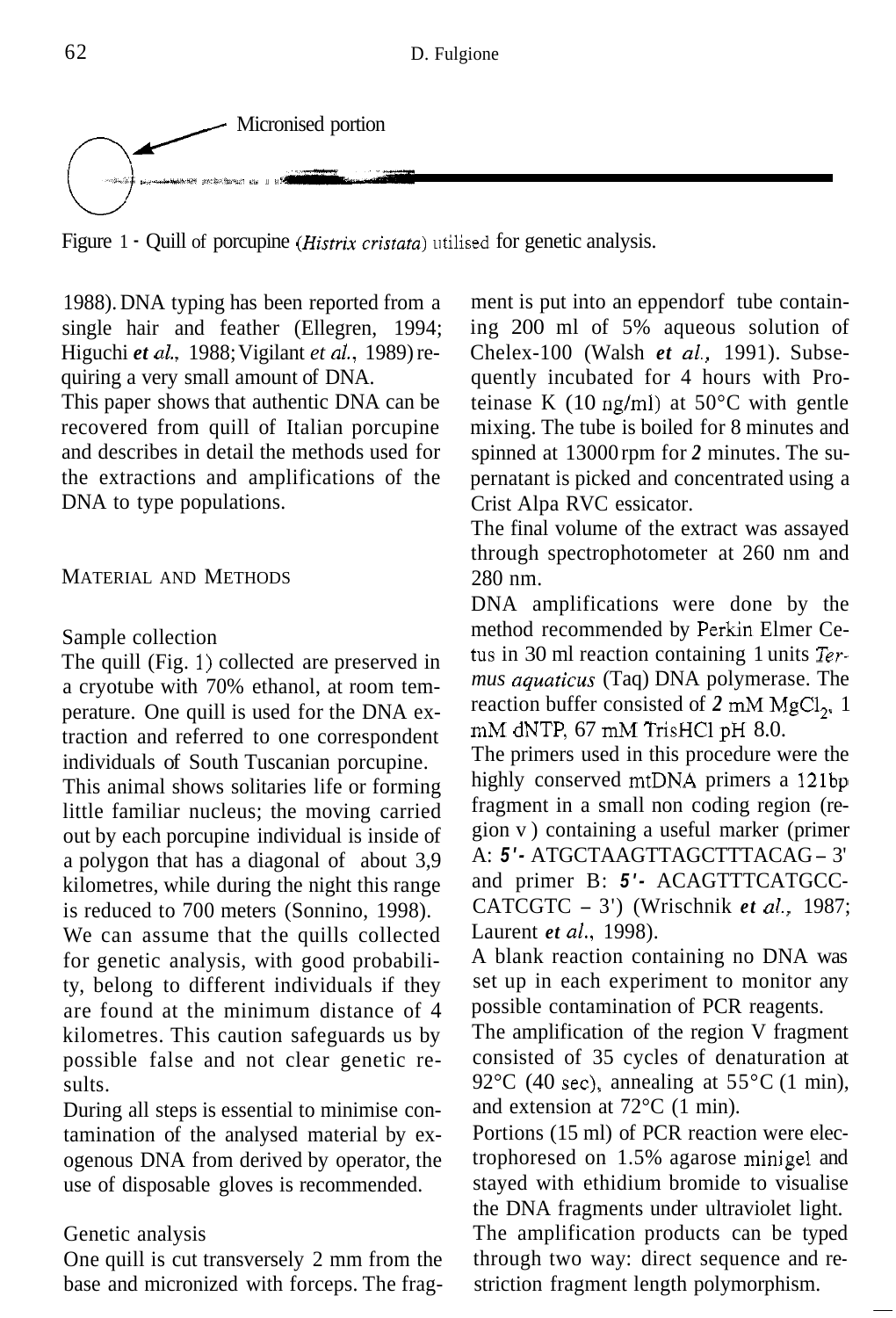

Figure *2* - Gel electrophoretic analysis of PCR products resulting from amplification of porcupine **DNA.** Line 1: blank control; M: molecular marker; Line 2, 3 and 4: region V fragment obtained utilising primer **A** and B.

#### RESULTS **AND** DISCUSSION

A fragment about 1 cm was removed from each quill of three porcupine specimens and DNA was extracted as described above. The final volume of the extraction was assayed through spectrophotometer at 260 nm and 280 nm showing, approximately, 0.3 mg/ml amount of nucleic acids and 0.67 of purity rate.

Mitocondrial DNA (mtDNA) fragment was amplified successfully from all three quill DNA extracts. Figure 2 shows the results of PCR of the three samples with the primers A and B of Region V of mtDNA. In the agarose gel the characteristic band to 121 base pairs represent the amplified region V mtDNA of analysed porcupine.

All the blank control were negative, indicating that there was no detectable contamination of the samples during the procedure.

The next steps concern characterisation of amplified DNA to asses genetic structure. The two methods suggested, for characterisation, are the Restriction Fragment Length Polymorphism (using restriction enzyme compatible with amplified region, as ScaI)

and direct sequence with marked  $32P$  and thermostable enzyme TH.

The results show that this is a procedure to extract genetic material from porcupine. It is particularly important in studying of genetic variability and geographic polymorphism. Moreover, by optimising this easy procedure regarding: the choice of the mitochondrial fragment and to the appropriate restriction enzyme, will open up new research possibilities in many conservation projects that can involve this species. In fact there are a lot of endemic population that have to recuperate or protect.

#### **REFERENCES**

- Cann, R.L., Stoneking, M. and Wilson, A.C., 1987. Mitochrondrial DNA and human evolution. Nature, 347: 550.
- Corsini, M.T., Lovari, **S.** and Sonnino, **S.,**  1995. Temporal activity pdtterns of crested porcupines *Hystrix cristata.* J. Zool. Lond., 236: 43-54.
- Ellegren, H., 1994. Genomic DNA from museum bird fathers. In: Ancient DNA, Hermann, B. and Hummel, S. (eds.), Springer Verlag. New York Inc. pp.: 211-217.
- Frankel, O.H. and Soulé, M.E., 1981. Conservation and evolution. University Press, Cambridge.
- Higuchi, R., von Beroldigen, C.H., Sensabaugh, G.F. and Erlich, H.A., 1988. DNA typing from single hairs. Nature, Lond. 332: 543-546.
- Laurent, L., Casale, P., Bradai, M.N., Godley, B J., Gerosa, G., Broderick, A. C., Schroth, W., Schierwater, B., Levy, A M., Freggi, D., el-Mawla, E.M., Hadoud D.A., Gomati, H.E., Domingo, M., Hadjichristophorous, M., Kornaraky, L., Demirayak, F. and Gautier, C., 1998. Molecular resolution of marine turtle stock composition in fishery by catch: a case study in the Mediterranean. Mol. Ecol., 7(1): 1529-1542.